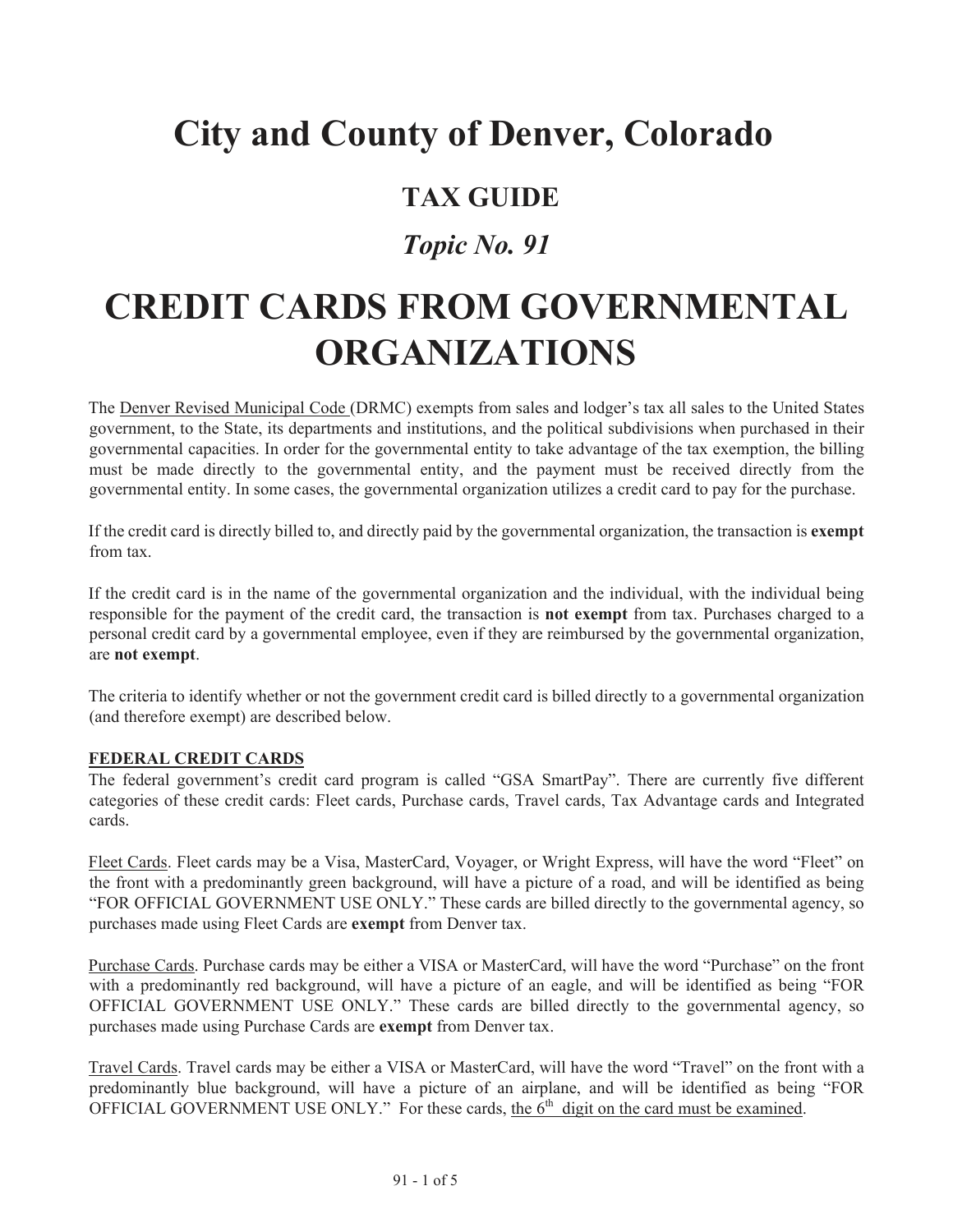If the  $6<sup>th</sup>$  digit is a 6, 7, 8, 9 or 0, the card is billed directly to the governmental agency, so purchases made using these cards are **exempt** from Denver tax. If the  $6<sup>th</sup>$  digit is a 1, 2, 3, or 4, the card is billed individually, so the purchases made using these cards are **not exempt** from Denver tax.

Tax Advantage Cards. Tax Advantage cards may be either a VISA or MasterCard, will have the words "Tax Advantage" on the front with a predominantly silver background, will have a picture of a hotel and car, and will be identified as being "FOR OFFICIAL GOVERNMENT USE ONLY." For these cards, the  $6<sup>th</sup>$  digit on the card must be examined. All Tax Advantage cards will have 5 as the  $6<sup>th</sup>$  digit.

All charges for rental cars and lodging will automatically be billed directly to the governmental agency, so purchases of rental cars and lodging using these cards are **exempt** from Denver tax. All other charges on these cards are billed individually and are **not exempt** from Denver tax.

Integrated Cards. Integrated cards may be a VISA, MasterCard, Voyager, or Wright Express, will have the word "Integrated" on the front with a predominantly gold background, will have a background picture of a globe, and will be identified as being "FOR OFFICIAL GOVERNMENT USE ONLY." For these cards, the 6<sup>th</sup> digit on the card must be examined. The same rules of Travel Cards or Tax Advantage Cards applies to these cards.

## **Examples of the types of Federal Credit Cards (Background pictures only)**





Fleet Card – Not Taxable **Purchase Card – Not Taxable** Purchase Card – Not Taxable



Travel Card – May or may not be taxable Tax Advantage Card – May or may not be taxable

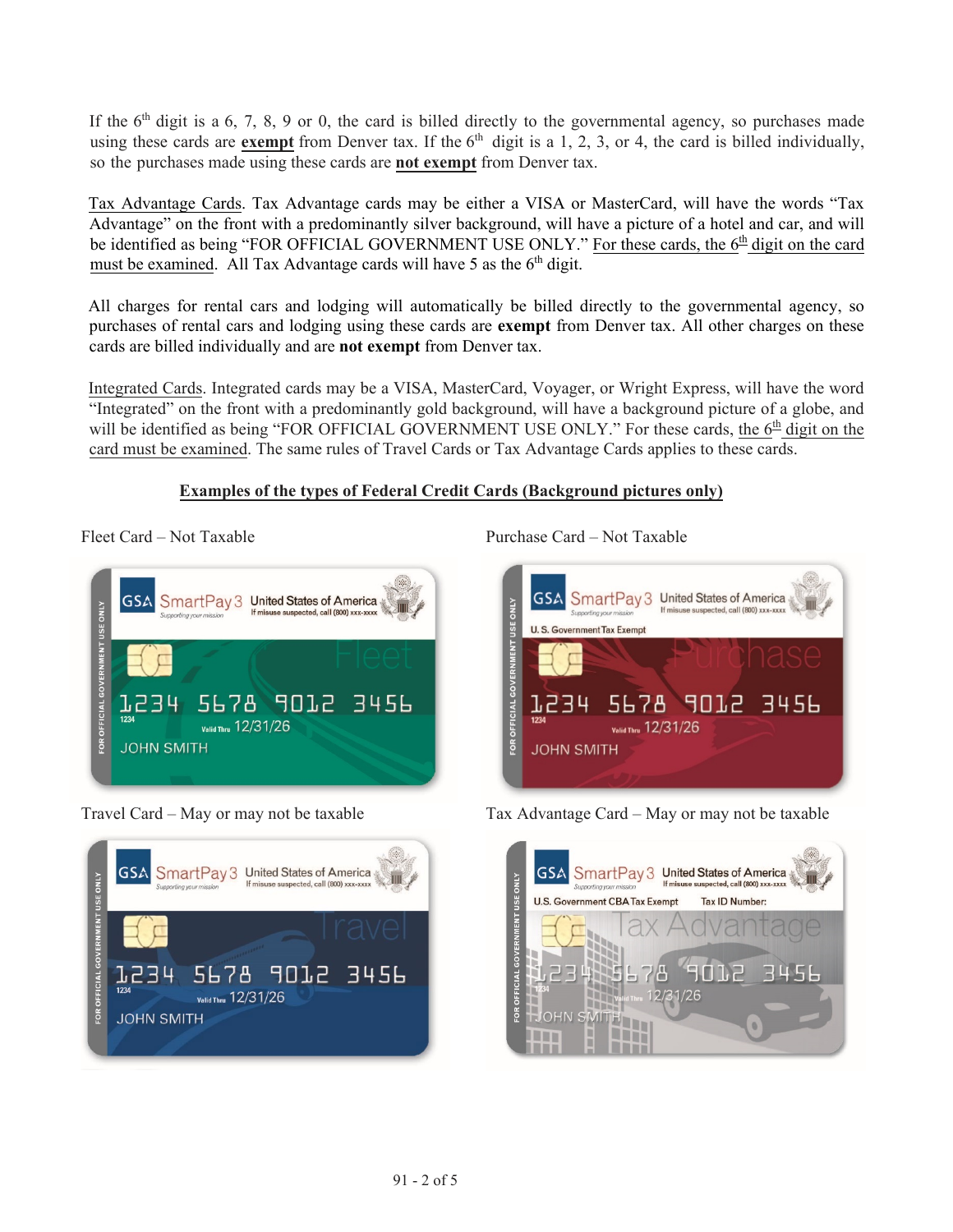Integrated Card – May or may not be taxable



## **STATE OF COLORADO CREDIT CARDS**

The State of Colorado uses three different categories of credit cards.

Procurement Cards. Procurement cards display the words "State of Colorado" and "For Official Use Only". These cards show the agency's tax exemption number that begins with "98", followed by five digits. Purchases made on these cards are directly billed to the State agency, so are **exempt** from Denver tax.



US Bank VISA Event Cards. Event cards are primarily used for meetings. These cards display the words "Tax Exempt" followed by the agency's tax exemption number ("98" followed by five digits) and the employee's name. These cards are billed directly to the State agency so purchases made using these cards are **exempt** from Denver tax.

Travel Cards. Travel cards display only the words "State of Colorado" and the employee's name; there is no tax exemption number. Purchases made on these cards are billed to the individual, so are **not exempt** from Denver tax.

#### **COLORADO LOCAL GOVERNMENT CREDIT CARDS**

Some local governments in Colorado issue credit cards in both the government employee and agency's name.

Purchase cards display the name of the government entity and the words "Purchasing Card." Purchase cards are billed directly to the government entity, so purchases made using these cards are **exempt** from Denver tax. All other local government credit cards are billed to individuals, so are **not exempt** from Denver tax.

#### **OUT OF STATE LOCAL AND STATE GOVERNMENT CREDIT CARDS**

Local and state governmental entities from outside the State of Colorado can make purchases exempt from Denver tax under the same rules as Colorado local government entities.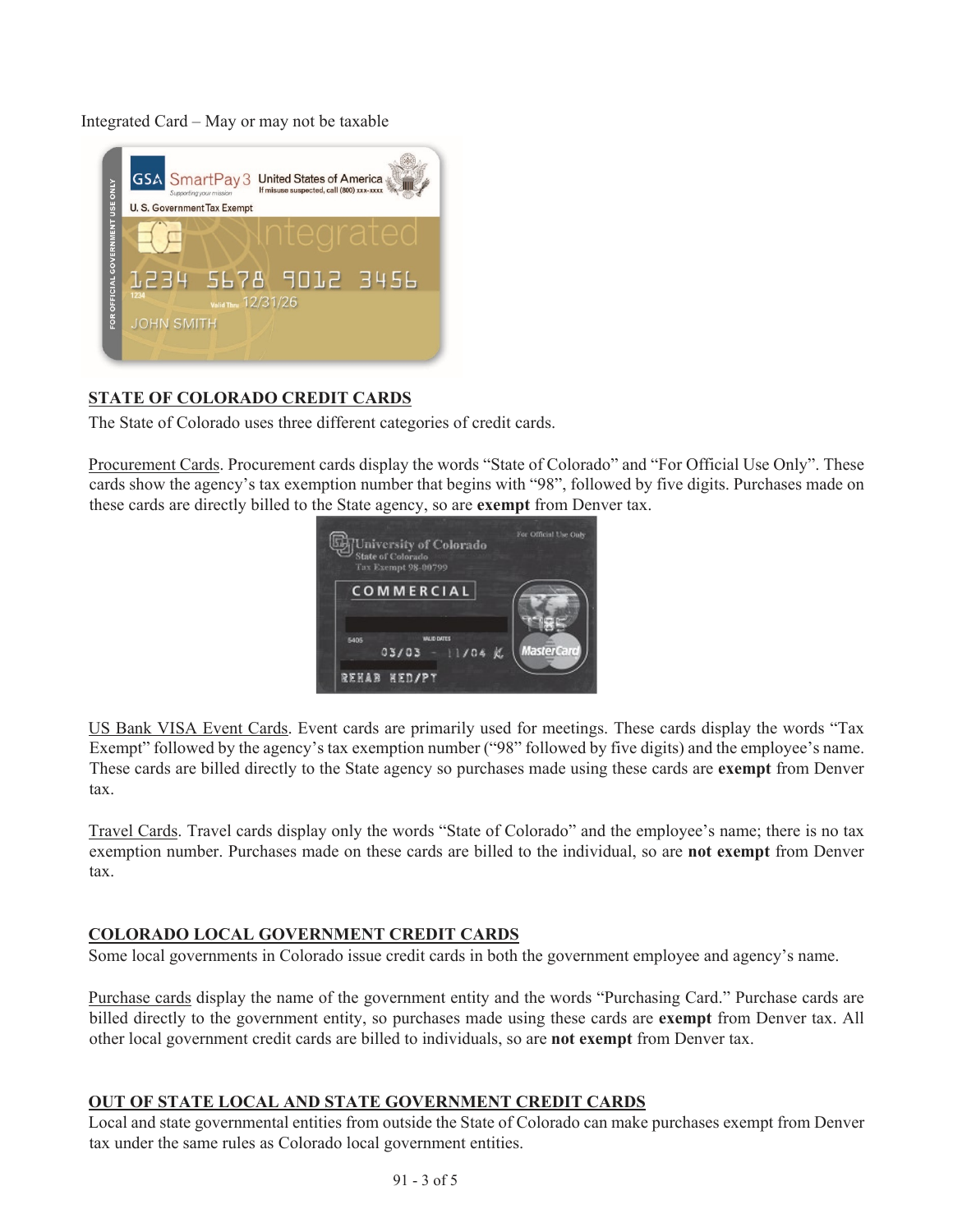### **STATE DEPARTMENT ISSUED FOREIGN AND DIPLOMATIC TAX EXEMPTION**

Purchases made by foreign diplomats and agents of foreign governments may be exempt from Denver tax **if** they present special tax exemption cards. These cards, issued by the U.S. Department of State, bear the name and photograph of the authorized bearer. The cards are either "Mission Tax Exemption" cards, or "Personal Tax Exemption" cards, and this is stated on the front of the card. These cards are for identification and are not a method of payment.

Mission Tax Exemption cards are issued to designated representative of embassies, consulates, and international organizations for use when making official mission purchases. These cards are only valid for official mission purchases and all purchases must be made in the name of the mission and paid for by either a mission check or credit card. Cash, credit cards or personal checks in the name of the bearer of the mission tax exemption card cannot be used as payment. Cards may be used by other mission employees for official purchases.

Personal Tax Exemption cards are issued for the sole benefit of the individual identified and pictured on the card. These cards are non-transferable. Payments by cash, credit cards or personal checks in the name of the bearer of the personal tax exemption card are acceptable for exempt purchases using this card.

Both types of Diplomatic Tax Exemption cards include animal symbols and narrative indicating the specific type of tax exemption of the cardholder and all restrictions on tax exemption (i.e. "Exempt from taxes imposed on purchases over \$300; not valid at hotels"). These cards should be examined carefully to ensure that the purchase falls within the tax exemption granted. Please visit www.state.gov/ofm/tax for further information.

#### **BURDEN OF PROOF**

Vendors must maintain documentation to verify whether a transaction is exempt. Typically, this would be a completed, signed copy of the "Standard Municipal Home Rule Affidavit of Exempt Sale" and a copy of the diplomatic exemption card. **At no time should a vendor ever make a photo copy of the Government Credit Card or write down any numbers not specifically requested on the "Standard Municipal Home Rule Affidavit of Exempt Sale."**

If the vendor and the purchaser disagree on the application of the tax, the vendor must collect the tax. The vendor should give the purchaser a receipt showing the taxes collected. The purchaser then has 60 days to file a claim for refund directly with the City for recovery of the tax. The claim for refund form can be obtained from the Treasury web site.

#### EXAMPLES:

1. Sue, a government official with the Governor's Office of the State of Texas, traveled from Austin to Denver to attend a US Governor's conference in downtown Denver. Traveling with Sue was Jane, an outside consultant from Austin who has contracted with the State of Texas to assist the Governor's Office with special projects. Sue and Jane stayed at the same downtown hotel for the week-long conference. When checking out of the hotel, Sue paid for her bill with her State of Texas purchase card and the hotel properly did not charge lodger's tax on her bill.

Jane, on the other hand, being a private contractor for the State of Texas, paid her bill with her own VISA credit card. Jane explained to the hotel clerk that her travels were on behalf of the State of Texas and would be reimbursed – therefore her bill should also be exempt from lodger's tax. Don, the hotel clerk, had recently attended a City of Denver quarterly tax seminar and recalled this topic being addressed. He remembered the presenter explaining that if the credit card used is not directly billed to and paid for by the tax-exempt entity, the exemption would be disallowed. Knowing this, the hotel properly included the lodger's tax on Jane's bill.